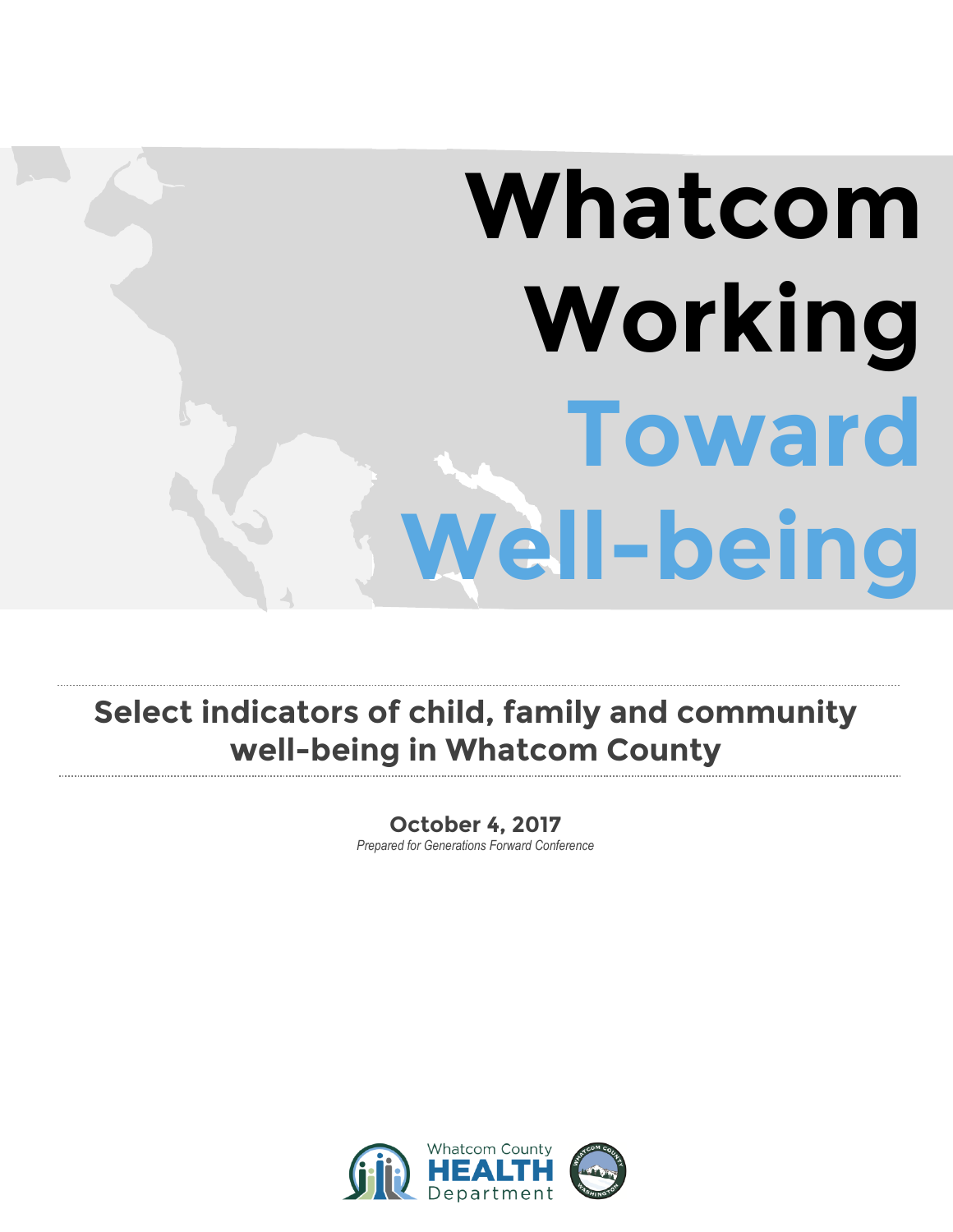## **Introduction**

**"The well-being of our children is a barometer for the future. In one short generation, they will be the parents, workers, volunteers, leaders, and change-makers determining the social and economic vitality of Washington State. If we want a better future for all of us, we need better results for kids now." State of Washington's Kids 2016<sup>1</sup>**

### **Purpose**

In this report key child, family, and community indicators have been assembled to provide a backdrop to the Generations Forward conference. These indicators are a subset of a larger assessment to be released later in 2017 and are a companion to qualitative data being sent under separate cover. This report is a work in progress and will benefit from feedback from initial readers and reviewers.

The purpose of this summary report is to:

- Increase understanding of the current experiences of young children and their families in Whatcom County
- Assess gaps in services and supports including utilization of existing services
- Provide a foundation for community action, cross-sector collaboration, and system change focused on young children and families

Over the last decade there has been a growing awareness of the importance of early childhood. In Whatcom County, community leaders have prioritized a focus on young children and families as part of the Whatcom County Community Health Improvement Plan process, recognizing that investing in our youngest children from the start is the most effective approach to improving health, reducing disparities, and advancing **health equity**. <sup>2</sup>Organizations, community leaders and individuals in Whatcom County have heard the call to action to invest in young children and have responded.

Indeed, the call is urgent. Each year over 2,000 babies are born in Whatcom County. All of these babies demand our keen attention. The environments in which these babies are born and the care that they receive in their first few years will lay the foundation for their lifetimes. Every child is a product of their own ecosystem. Children live within families and families live within communities. The conditions within these families and communities are the most significant determinants of child well-being, especially in the early years. A child's early experiences have the power to create a trajectory toward health and well-being throughout the lifespan or, conversely, to set-up profound challenges that need to be overcome. Ensuring the health and well-being of the next generation is up to all of us.

Healthy People 2020 defines **health equity** as the "attainment of the highest level of health for all people. Achieving health equity requires valuing everyone equally with focused and ongoing societal efforts to address avoidable inequalities, historical and contemporary injustices, and the elimination of health and health care disparities."<sup>3</sup>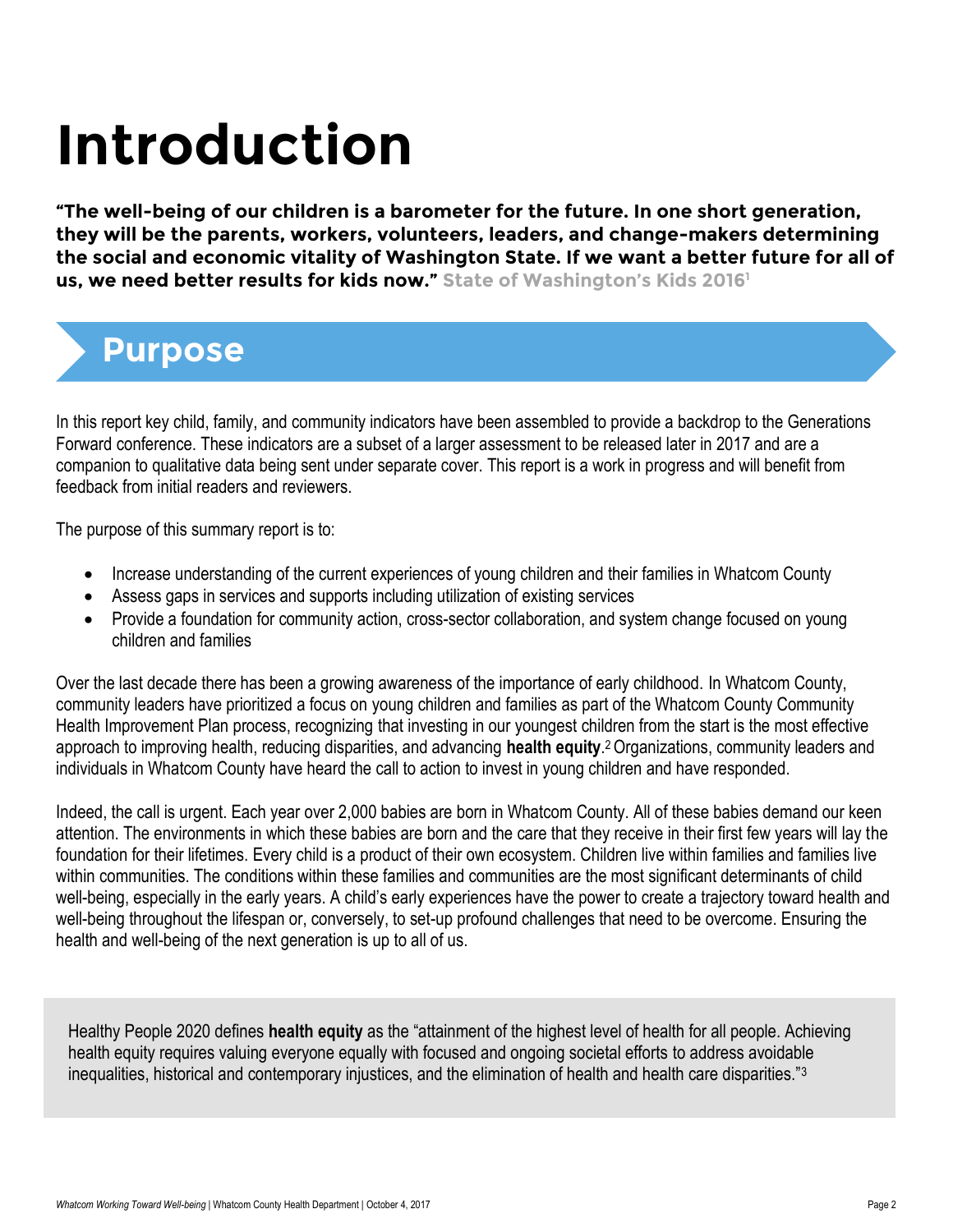### **Frameworks**

### **The Life Course Perspective**

The Life Course Perspective helps explain health and disease across populations and over time. Instead of focusing on differences in health patterns one condition at a time, the Life Course Perspective emphasizes the importance of **health equity** as a means to improve health for all and points to broad social, economic and environmental factors as underlying causes of persistent inequalities in overall health.

Key concepts include:

- o **Timeline**: Today's experiences and exposures influence tomorrow's health, and the health of the next generation.
- o **Timing**: Health trajectories are particularly affected during critical or sensitive periods. Critical periods include prenatal/in-utero, early childhood, and adolescence/young adulthood.
- o **Environment**: The broader community environment strongly affects the capacity to be healthy.
- o **Lifelong development/lifelong intervention**: Throughout life and at all stages, **risk factors** (such as homelessness, living in poverty, domestic violence and racial discrimination) can be reduced and **protective factors** (such as a safe neighborhood, a nurturing family, economic security and high quality early learning) can be enhanced to improve current and future health and well-being.4

A growing body of research about **brain science** demonstrates the importance of the earliest years. Extraordinary development occurs prenatally to age five, which forms the foundation of lifelong health, cognitive ability and emotional well-being. When children receive nurturing supports and appropriate stimulation during this time, they are far more likely to have a lifetime of good health and productivity.<sup>5</sup>

**Toxic stress** occurs when there is a strong, frequent and/or prolonged activation of the body's stress response system without adequate protective relationships and other mediating factors. Prolonged and frequent activation of the stress response can change the development of the brain and body systems. Toxic stress in utero and early in life can have far-reaching effects on physical, cognitive, social and emotional development.<sup>6</sup>

The effects of toxic stress can be seen in a wide range of poorer outcomes for individuals and populations. The landmark **Adverse Childhood Experiences** study demonstrates the correlation between adverse experiences (child abuse/neglect as well as household dysfunction) early in life and poor health in adulthood.<sup>7</sup>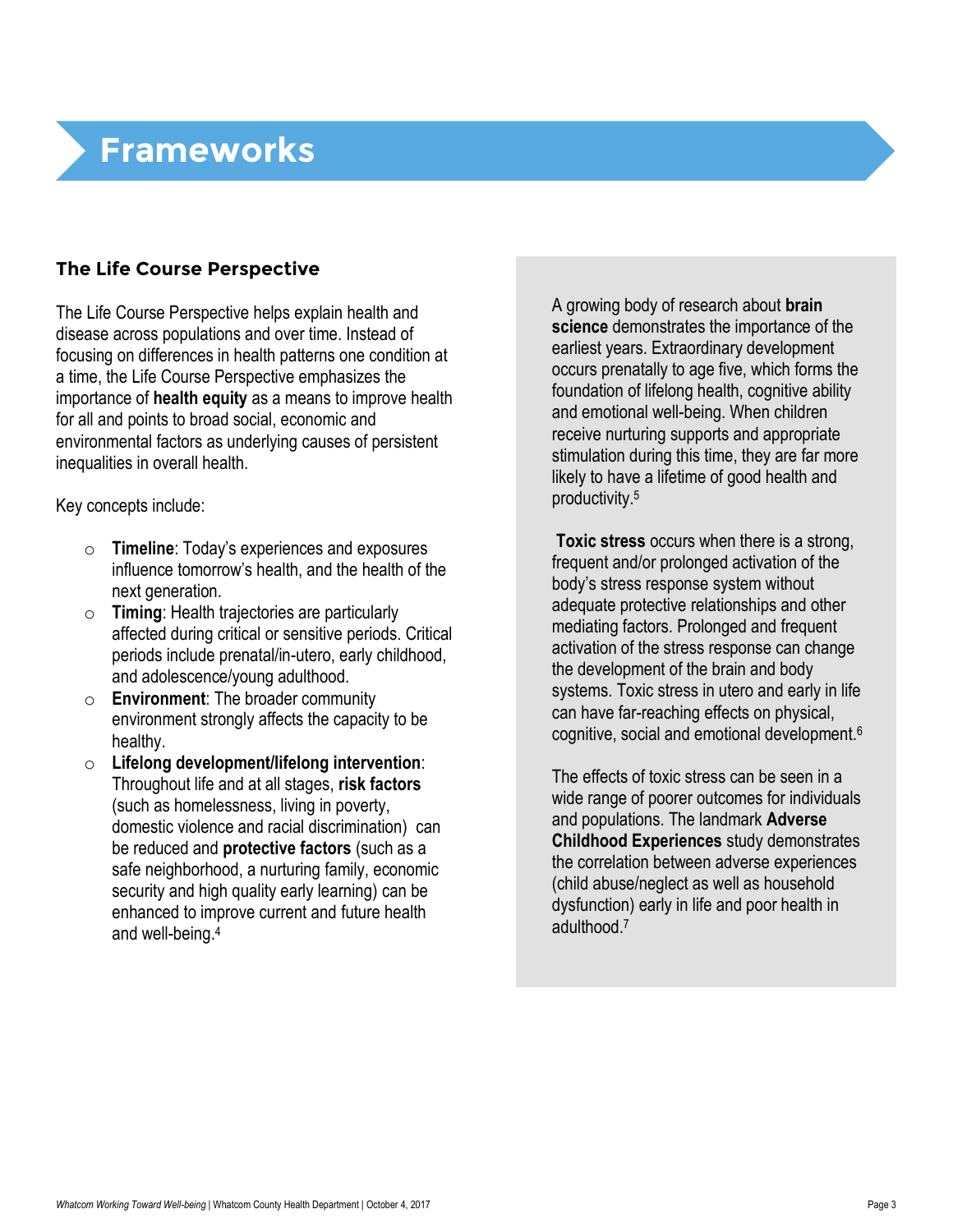### **Frameworks**

### **Strengthening Families Framework**

Nurturing relationships between caregivers and children, and households that support basic needs are essential for healthy development. Child maltreatment and household dysfunction can lead to a **toxic stress** response in children, which interferes with healthy development. The Strengthening Families Framework outlines five Protective Factors that support healthy development:

- 1. parental resilience
- 2. social connections
- 3. concrete support in times of need
- 4. knowledge of parenting and child development
- 5. social and emotional competence of children

Research shows that these protective factors build family strengths and create a family environment that promotes optimal child and youth development, and reduces the likelihood of child abuse and neglect.<sup>8</sup>

### **Working Toward Well-being: A Framework of Community Approaches to Toxic Stress**

The Working Toward Well-being Framework is a companion of the Strengthening Families Framework and outlines a comprehensive community approach to toxic stress embedded within a broader context of working toward healthy development. The Working Toward Well-being Framework articulates how multiple efforts can and should fit together to decrease the likelihood that children will experience toxic stress and increase the likelihood of appropriate supports when they do. The framework is intended to help community groups, organizations and individuals to see their part in moving from a fragmented approach to a comprehensive and coordinated effort.<sup>9</sup>

According to this framework, in order for children to have *healthy development* and so that *children and families thrive*:

- Develop strategies to prevent and respond to stressors
- Learn, develop and share strategies to respond to impact of stress
- Develop leadership skills to partner with providers and policy makers

- Build awareness of impact of toxic stress
- Develop and implement strategies to prevent toxic stress
- **Effectively screen for needed** services
- Build capacity to respond to intensive needs

#### **Parents and Caregivers Providers Community Partners and Policy Makers**

- Engage diverse sectors to support families
- Support programmatic changes
- Ensure adequate services and supports are available to families
- Promote policies that mitigate stress
- Reduce or eliminate root causes of toxic stress in communities

*Maps are used in this report to visualize certain health indicators by geography within Whatcom County. The rankings help to compare health and social factors that may contribute to disparities in a community. The rankings should not be interpreted as absolute values and should not be used to diagnose a community health issue or to label a community.*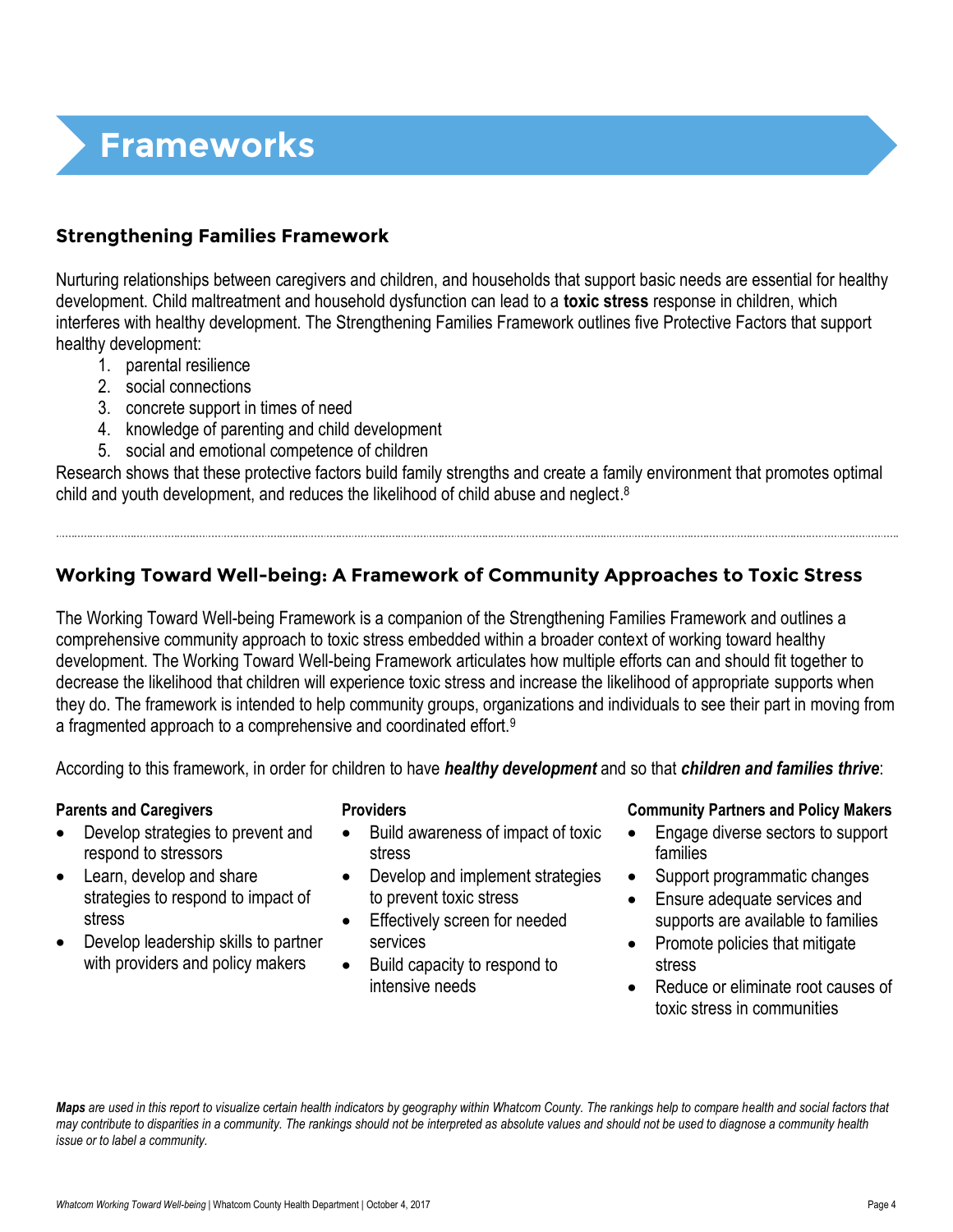## **Demographics**

Demographics are not only the counting of people, they are also the measure of change and of consistency within a community and how these dynamics impact people. Demographic information can help a community anticipate new needs based on the changing size and make-up of the population. Demographic data provide valuable insights about a community's future infrastructure needs and helps guide resource allocation.

### **Key Indicator: Birth Characteristics and Family Structure**

### **Why this matters.**

Data about annual births, family structure and socio-economic status provide a snapshot of emerging families in a community. In Whatcom County, the number of annual births in recent years has remained fairly steady (2200-2300) despite growth in the overall population. As of 2015, just over 50% of all births in Whatcom County were paid for by Medicaid. Pregnant women whose household income is at or below 200% of the Federal Poverty Level qualify for Medicaid. This is an income level at which most families struggle to meet their basic needs.

Births to single mothers have risen only slightly over the last ten years from 26.5% of all births in 2006 to 30% of all births in 2015. Although a relatively small change, this is one part of a growing trend of increasing diversity in family structure. The number of single mother households is significant because the income inequality between dual-income and single-income families has grown dramatically and accounts for as much as 40% of the growth in income inequality nationally.<sup>10</sup>

#### **Figure 1: The number of Whatcom County births to single mothers and to lower-income women has increased slightly over time.**

*Total count of births, single mother births, and births to women on Medicaid*

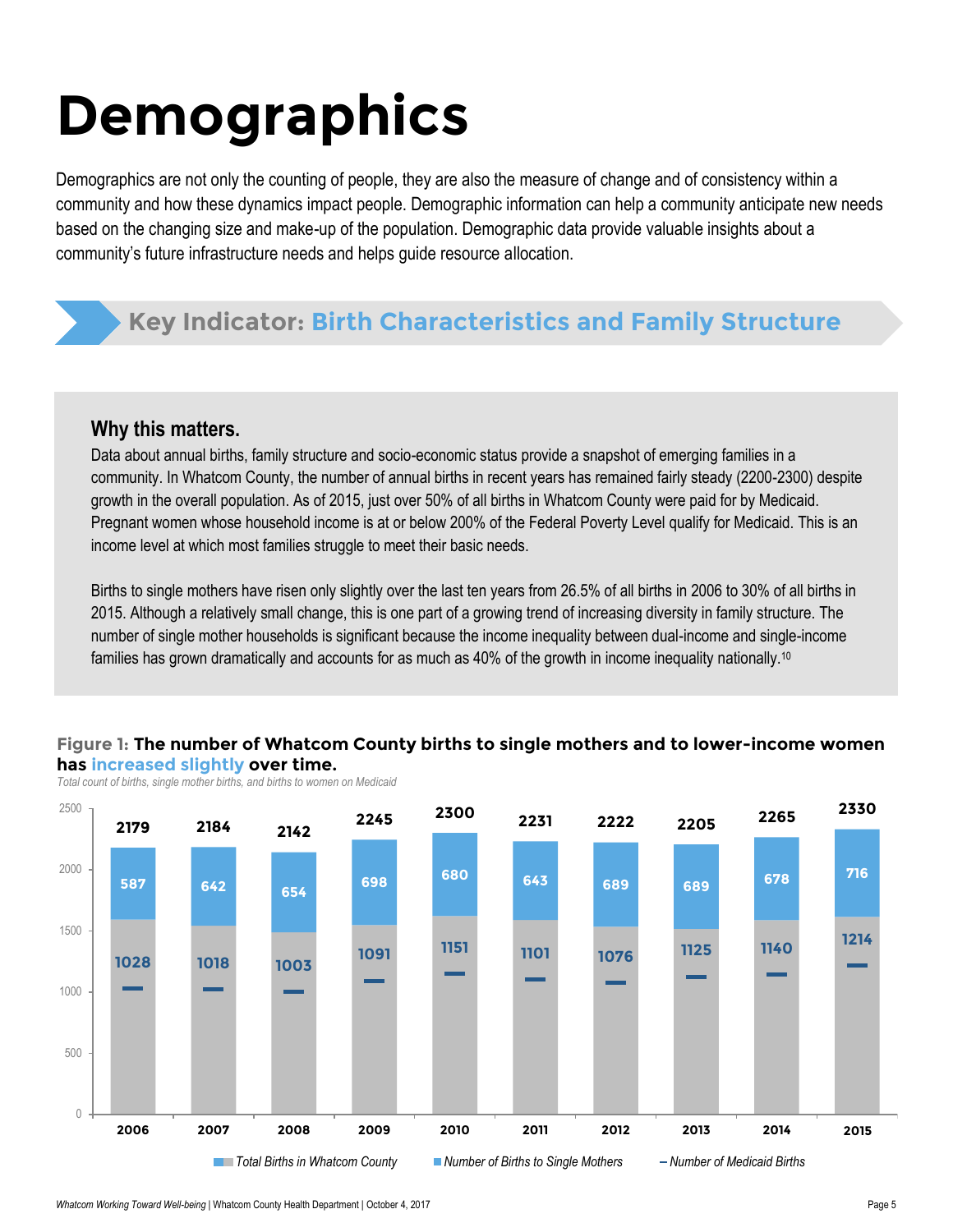#### **Figure 2: Most households with children under 6 in Whatcom County are married-couple family households.**

*Percentage of all households with children under 6 by household type, 2011-2015*



### **Key Indicator: Racial and Ethnic Diversity**

### **Why this matters.**

Currently, we see through local, state and national data that non-whites are more likely to have poor health and education outcomes compared to their white peers.<sup>11,12,13</sup> In Whatcom County there are approximately 11,000 children under age 5. Young children are more racially and ethnically diverse than the population of Whatcom County as a whole. Increasing diversity demands that our communities and schools respond in new and different ways. In order for the community to continue to prosper and thrive, opportunities leading to good health and educational success need to be equally available to everyone in our community.

#### **Figure 3: The population under age 5 in Whatcom County is more diverse than the total population.**

*Race/ethnicity of population under 5 and total population as a percentage of total, 2016*

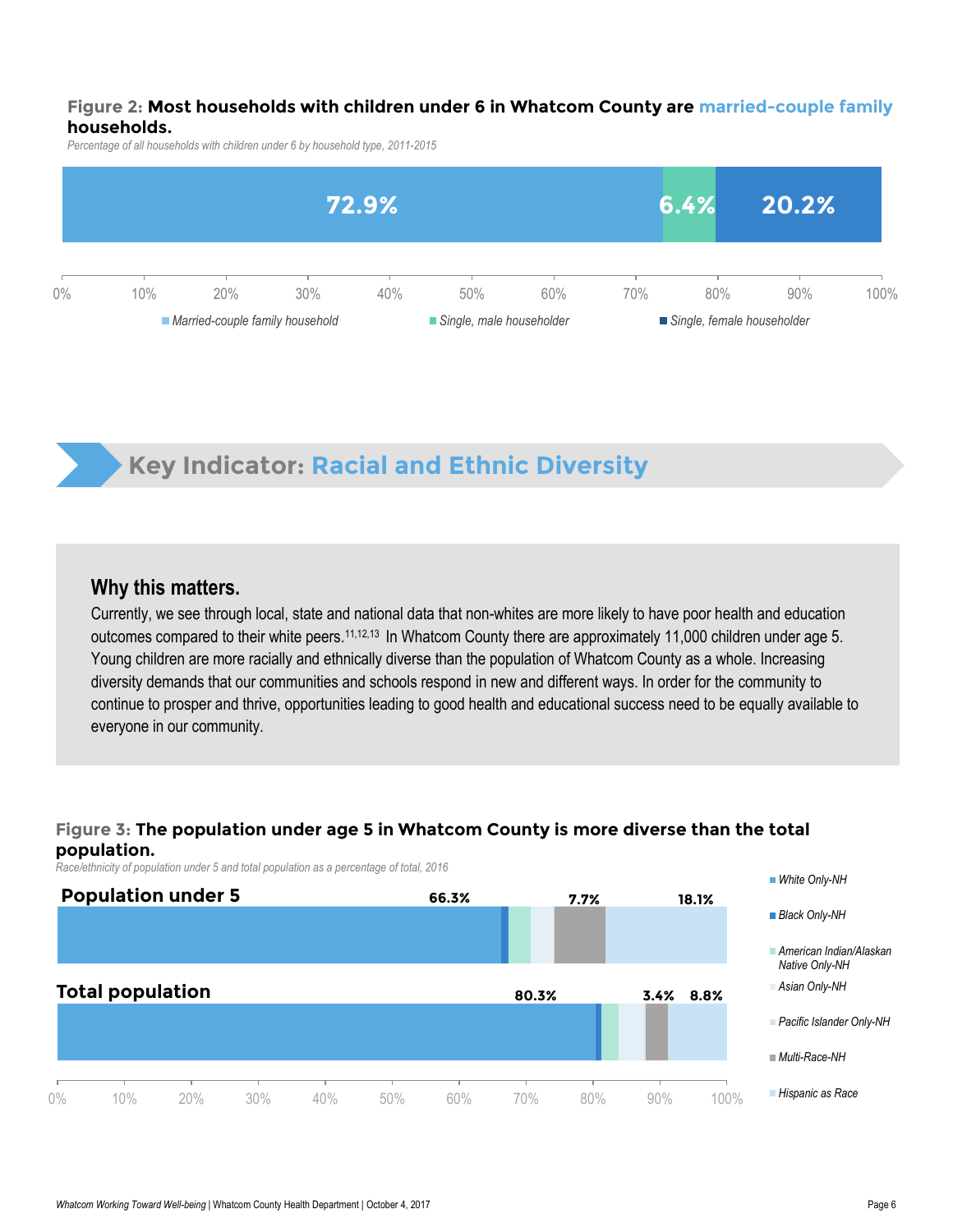## **Child Well-being**

The **life course perspective** clarifies that today's experiences influence tomorrow's health and that of the next generation. To assess child well-being on a community level requires assessment of measures at each of the critical life stages of development. Included in this section are measures from **pregnancy, infancy, early childhood and adolescence**.

### **Life Course Stage: Prenatal and Postpartum**

Having a healthy pregnancy is one of the best ways to promote a healthy birth and a healthy child. Disparities seen in prenatal and postpartum health can set up some children to be less healthy than others. This can perpetuate disparities among low-income and racial or ethnic minority populations.

### **Key Indicator: Early Prenatal Care**

### **Why this matters.**

Prenatal care provided early in a woman's pregnancy and consistently thereafter plays an important role in keeping women and infants healthy. For lower-income women who may lack ongoing preventive health care before pregnancy, timely prenatal care and regular visits are particularly important. Women with late or no prenatal care are more likely to have a poor birth outcome such as prematurity or low birth weight. 14

#### **Figure 4: The gap between lower income women and all women receiving early prenatal care is decreasing but remains.**

*Percent of women who received care during the first three months of pregnancy*



### **Figure 5: Early prenatal care by census tract**

*Percent of women giving birth who received prenatal care in the first trimester of pregnancy, 2015*

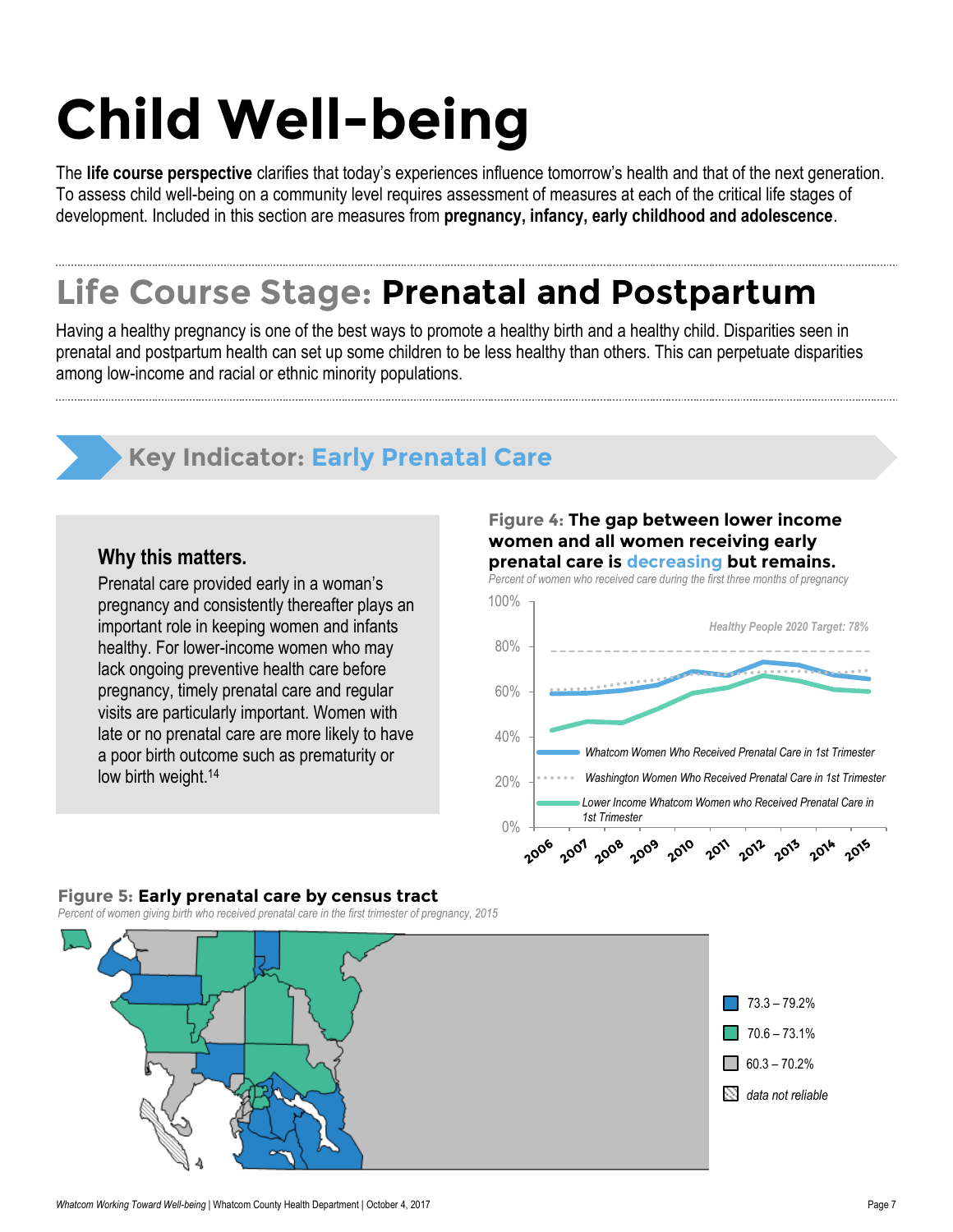### **Life Course Stage: Birth to Infancy**

A healthy start includes a child's early months when a child's brain is rapidly developing. Access to good nutrition and safe, stable nurturing relationships and environments right from the start set children up for lifelong health and well-being.

### **Key Indicator: Low Birth Weight**

#### **Why this matters.**

The birth weight of a child is one of the earliest indications of well-being. This indicator can also highlight the existence of health disparities in a community. Babies born at low birth weight (less than 2,500 grams or five and a half pounds) are at greater risk of dying in the first year of life as well as at increased risk of experiencing health and learning difficulties as they age.<sup>15</sup>

#### **Figure 6: Whatcom County's low birth weight rate has been consistently lower than the Washington State average.**

*Rate of babies born with low birth weight per 1,000 births*



### **Life Course Stage: Early Childhood**

The brain is one of the only organs not fully developed at birth. Most of the cells are there, but the connections that form the architecture are not. These connections form very rapidly in early childhood as every experience a baby has forms a neural connection in the brain. <sup>16</sup> From the time a baby is born until they enter kindergarten there are only 2000 days. Opportunities to increase a child's resilience and capabilities are improved by receiving nurturing care from supportive adults at home and in early care settings; receiving regular preventative health and dental care; and by participating in robust learning opportunities that include being read to and problem-solving.

### **Key Indicator: Social-Emotional Readiness at Kindergarten Entry**

### **Why this matters.**

Social and emotional development provides a foundation for healthy development. Social and emotional skills allow children to engage with others, manage their emotions, handle stress and set goals. Studies show that good social emotional skills can lead to better education, employment and health and fewer problems with substance abuse and relationships.<sup>17</sup>

*Note: Developmental assessment of entering kindergarteners is relatively new to Washington State so no data trends are yet available.* 

#### **Figure 7: Lower-income kindergartners are less likely to demonstrate social-emotional readiness than their peers.**



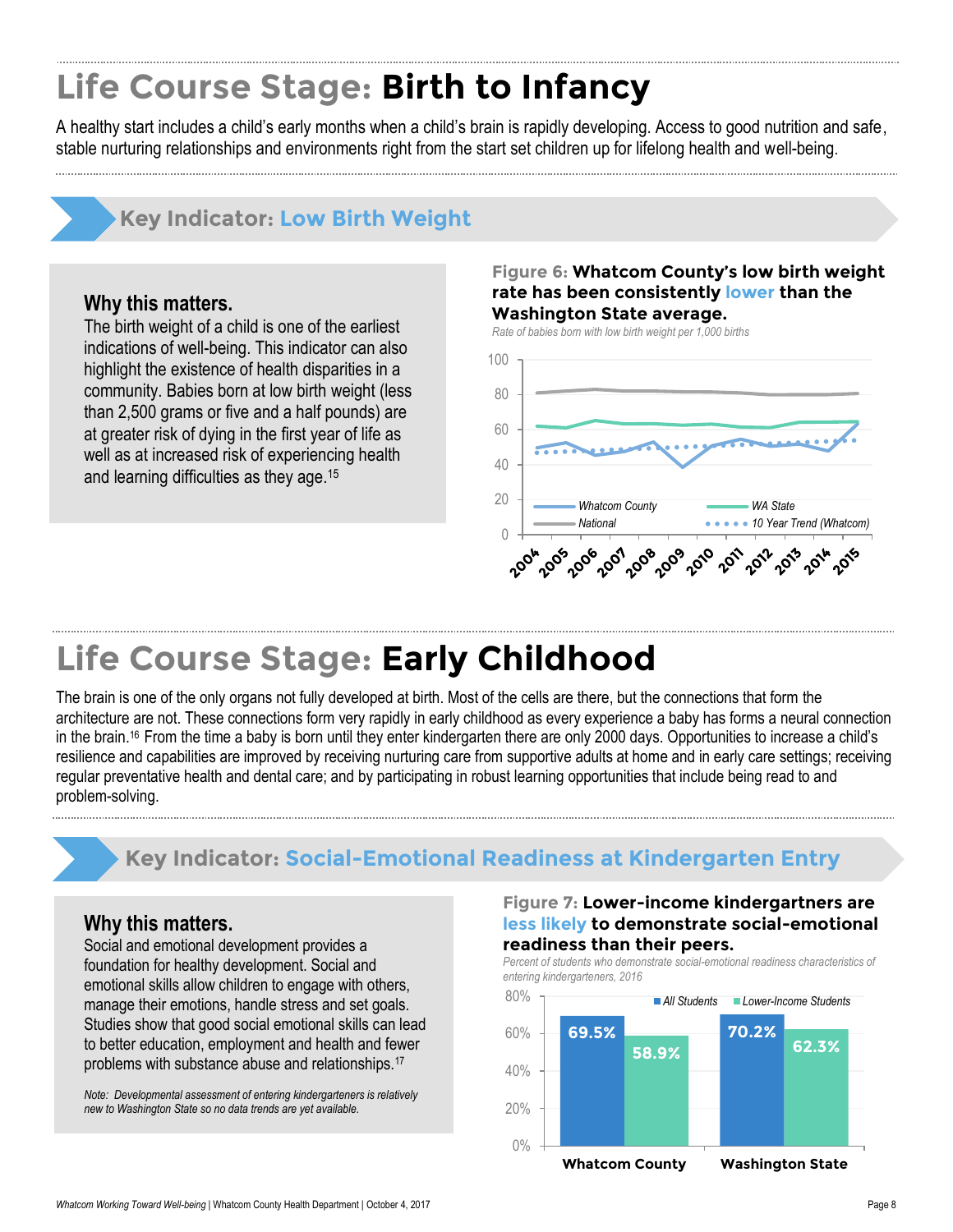### **Life Course Stage: Adolescence**

Adolescence and young adulthood are generally healthy times of life, but because they are in developmental transition, adolescence is considered a critical period for a person's overall health trajectory. Environmental factors, including family, peer group, school and neighborhood can either support or challenge young people's health. Ensuring the positive development of adolescents makes it more likely that they will be healthy and prepared to nurture and care for the next generation.

### **Key Indicator: Teen Births**

#### **Why this matters.**

Teen births can result in a lifetime of decreased opportunities. Teen mothers are more likely to be a single parent, to live in poverty and to experience depression. Infants born to teens are more likely to be born early, to have low birth weight and to experience abuse or neglect. Teen parents are a particularly vulnerable population in need of specialized social, economic and health supports.<sup>18</sup> 0

### **Figure 8: The teen birth rate has declined significantly over the last 10 years in both Whatcom County and Washington State.**

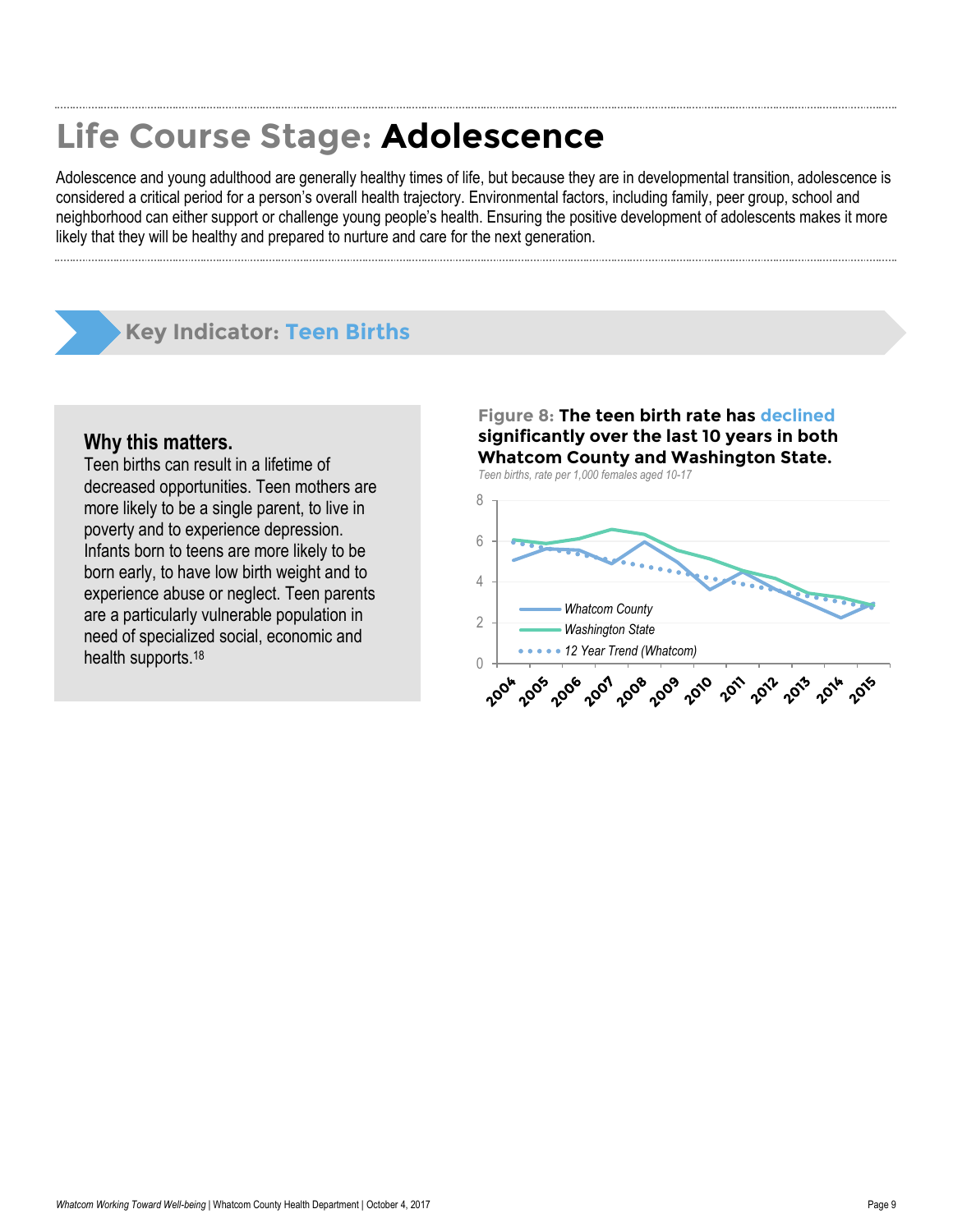## **Family Well-being**

The social and physical environment that a family provides a young child is the most critical element impacting their development. Key factors impacting family well-being include **economic security**, **access to health and social services** and the **sense of support and connectedness**. A key indicator of family well-being is the **rate of child abuse and neglect**.

### **Key Indicator: Child Abuse and Neglect**

Safe, stable and nurturing relationships are more likely to breakdown when the adult caregivers are experiencing substance abuse, mental health issues, or significant stress due to chronic health issues, financial problems, and social isolation. Child abuse and neglect are evidence of a severe breakdown in the family system. Whatcom County has had a higher rate of child abuse and neglect accepted referrals than the Washington State average for more than a decade.

### **Why this matters.**

"Accepted child abuse and neglect referrals" are instances where Child Protective Services determines there is enough potential risk to a child that an investigation is merited. Impacts of child abuse and neglect are far-reaching and they are especially damaging if the abuse and neglect occur early in life and/or is prolonged. Consequences can last a life time and may affect the child physically, psychologically and behaviorally. Current research suggests chronic neglect can be more harmful than other forms of abuse. A strong caregiver relationship outside of abuse and neglect can buffer the impacts for a child.<sup>19</sup>

#### **Figure 9: The rate of child abuse and neglect is consistently higher in Whatcom County than in Washington State.**

*Victims of child abuse and neglect in accepted referrals, rate per 1,000 children*



#### **Figure 10: Rate of child abuse and neglect by school district, Whatcom County, 2005-2016**

*10-year average rate of child abuse and neglect per 1,000 children*

 $\Box$  39.79 – 43.15  $\sqrt{22.6 - 39.72}$  $\Box$  56.62 – 60.43



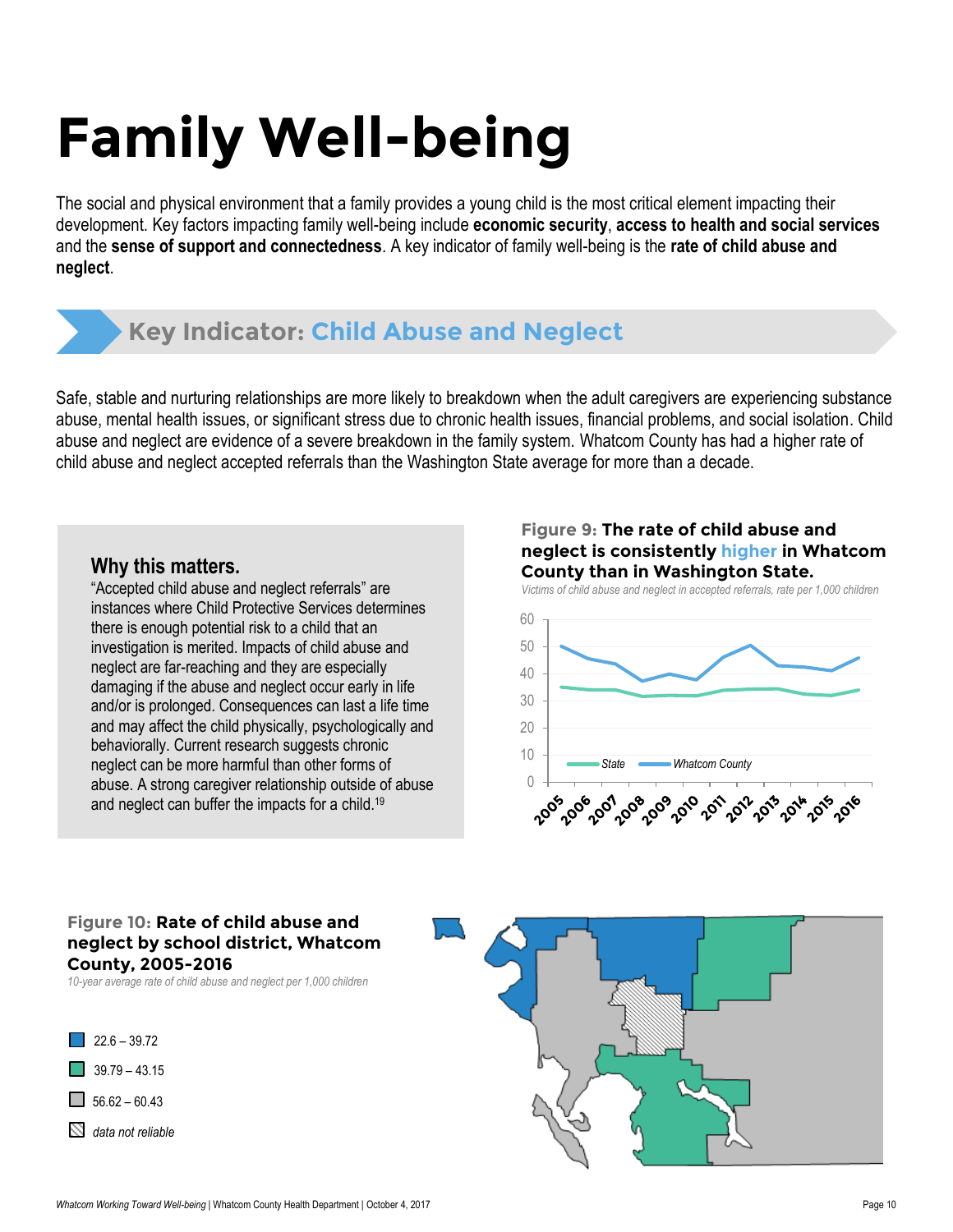

Poverty is the single greatest threat to a child's well-being. Poverty creates barriers to accessing basic needs, including health services, healthy food, and other necessities that contribute to poor health status. Poverty also creates barriers to accessing enriching learning opportunities for young children. The effect of family socioeconomic circumstances on children's language development is evident as early as 18 months and persists throughout childhood.<sup>20</sup>

### **Why this matters.**

Caregivers that lack economic security are less able to consistently support and nurture a child. The availability of caregivers to consistently respond and engage with their children is a key ingredient to healthy brain development. Families that do not have an income that provides for basic needs and stability are much more likely to live in an environment so full of stress that it is toxic to a developing brain. 21

#### **Figure 11: Nearly 44% of Whatcom County's youngest children live in families that lack economic security.**

*Percent of children ages 0-5 living below 200% of federal poverty level, 2014*

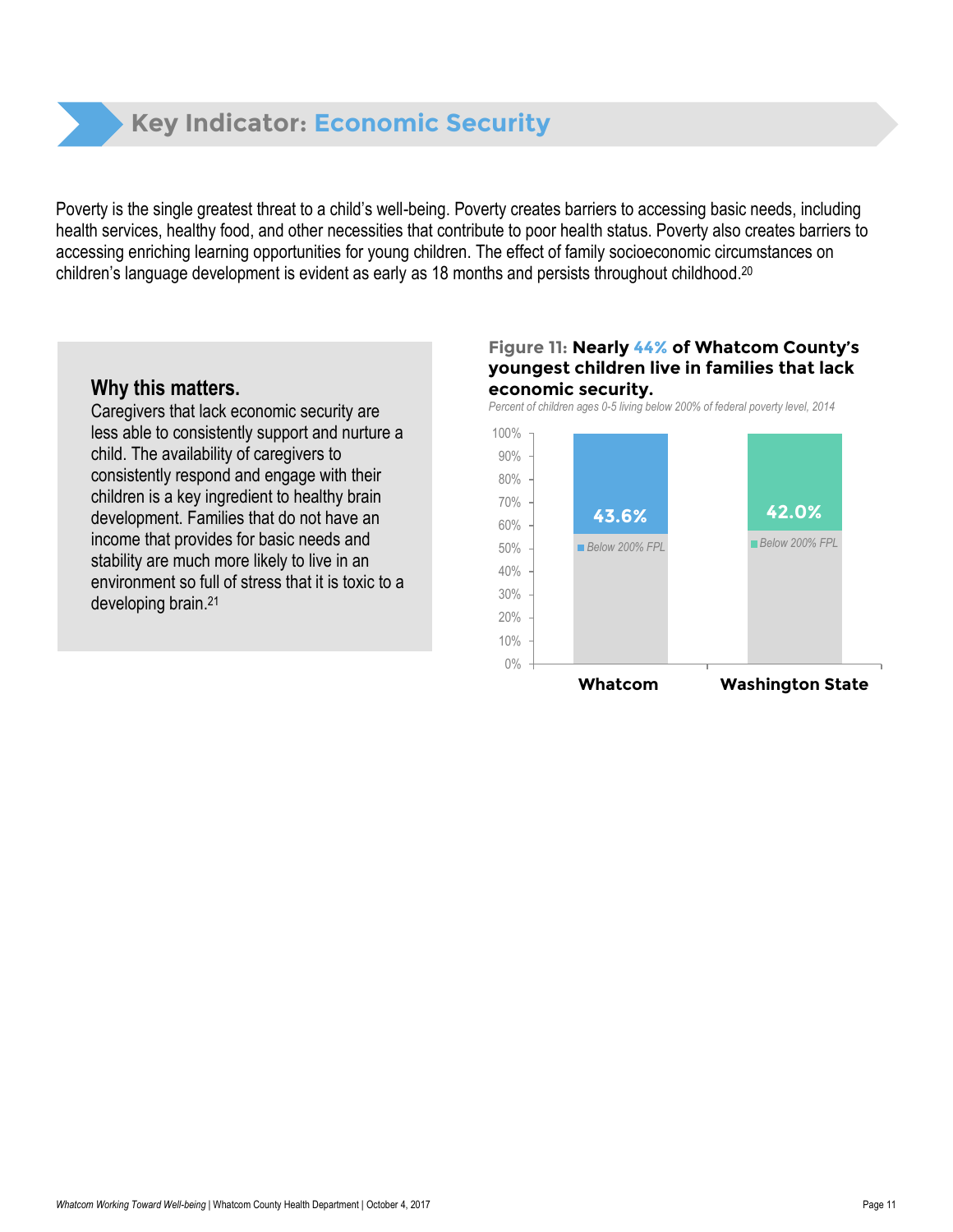### **Key Indicator: Maternal & Child Health Service Utilization**

While social, economic and environmental factors have the greater influence on health and development, health and social services play a critical role in building health and well-being, especially for those families experiencing high levels of stress. "Concrete supports in times of need" is one of the five research-based protective factors in the Strengthening Families Framework. Concrete supports in times of need ensures families have access to basic necessities such as healthy food and a safe environment as well as available health, mental health, social, and educational services.

### **decline in Whatcom County.** *Percent of eligible women using Maternity Support Services*

**Figure 12: MSS utilization has had a precipitous** 



### **Why this matters.**

Women, Infants and Children (WIC) is a federal program focused on supporting nutrition by providing financial support for healthy foods, breastfeeding support and nutrition education. Maternity Support Services (MSS) is a state program that provides a team to give women health education, referrals, and counseling during pregnancy and early postpartum. Both programs are designed to support all of Washington State's low-income families during pregnancy and early childhood and, as such, have the potential to offer services and supports to improve the health trajectory of lower-income children right from the start.

#### **Figure 13: WIC utilization has had a steady decline in Whatcom County.**

*Percent of eligible individuals using WIC services*

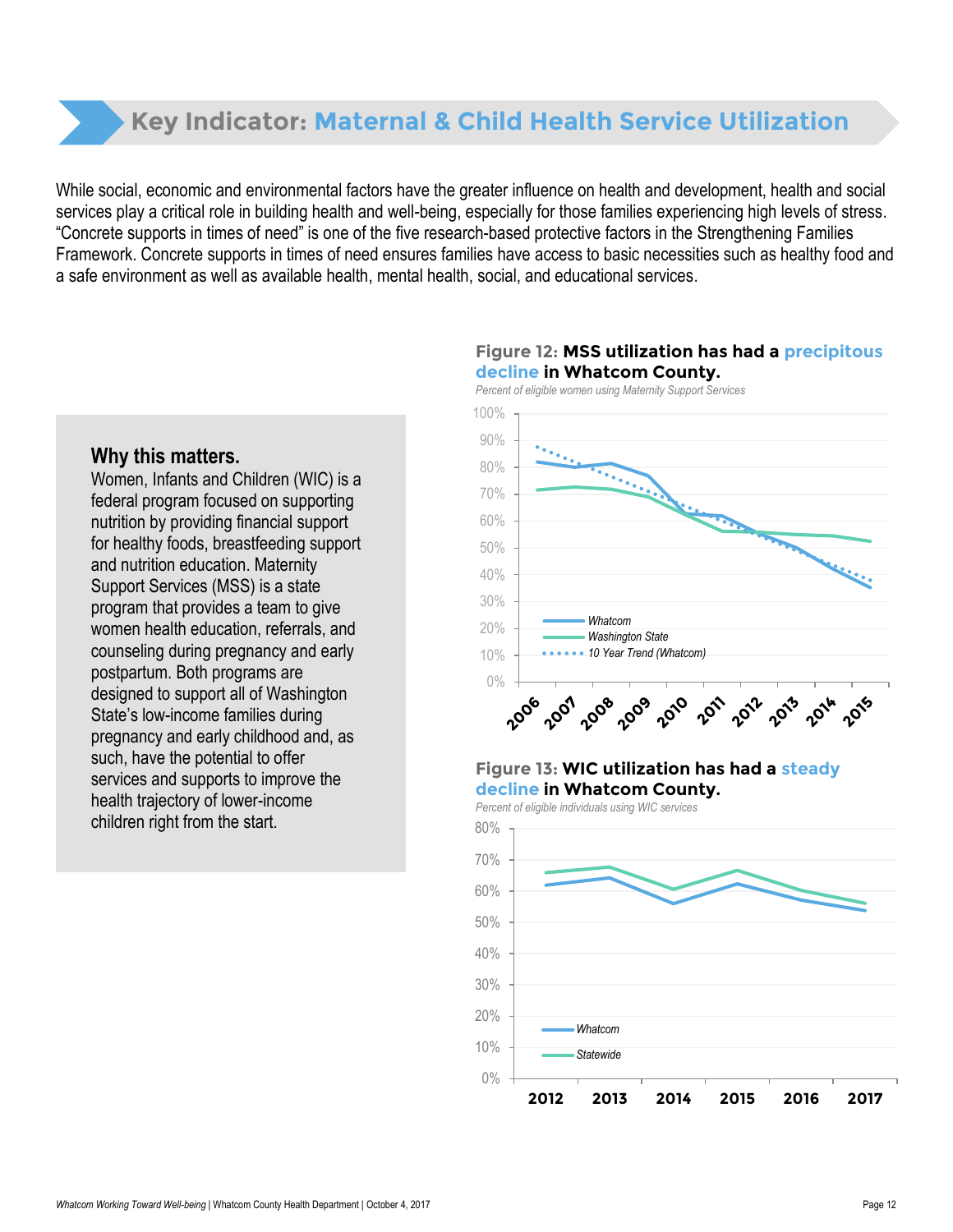### **Key Indicator: Social Support & Connections**

Social connections are a protective factor in the Strengthening Families Framework. "Several research studies have demonstrated that – for both mothers and fathers – high levels of emotional, information, instrumental and spiritual support is associated with positive parental mood; positive perceptions and responsiveness to one's children; parental satisfaction and well-being and sense of competence; and lower levels of anger, anxiety and depression."<sup>22</sup>

#### **Figure 14: Most adults in Whatcom County say they have community support and connections.**

*Percent of individuals self-reporting through Behavioral Risk Factor Surveillance Survey (BRFSS), 2015*

### **Why this matters.**

Social and emotional support is critical for navigating the challenges of daily life as well as for good mental health. Social and emotional support is also linked to educational achievement and economic stability.

Having trusted people to take care of your kids is demonstration of having the type of connections in a community that act as protective factors.

**of adults in Whatcom County say they have community support.**

**61%**

**of adults in Whatcom County say they have someone they trust to take care of their kids.**

**82%**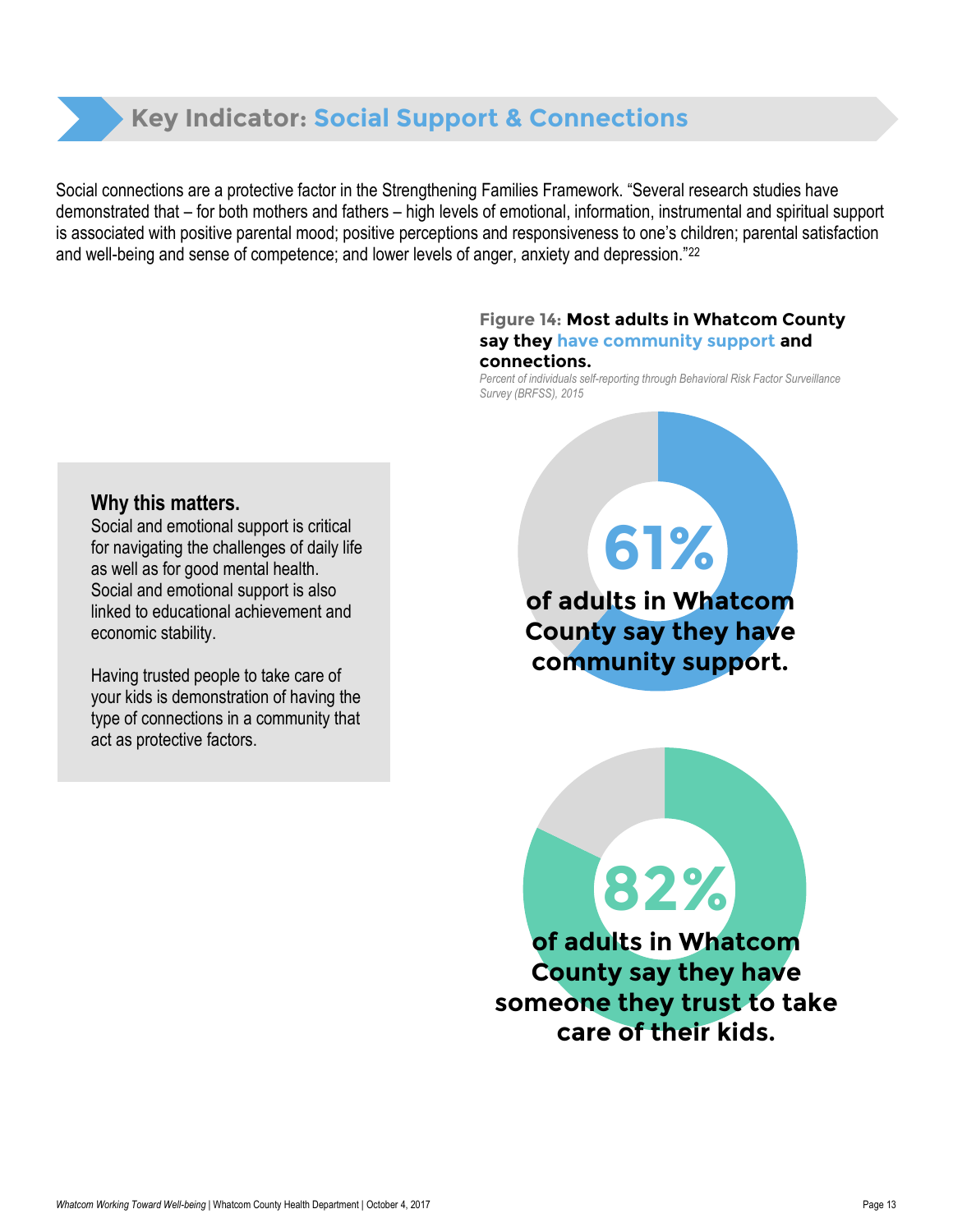## **Community Well-being**

A growing body of research points to community conditions as pivotal to perpetuating disparities in health and education outcomes. In order to build health equity for all community members, community conditions need to be addressed to ensure all people have access to the essentials for health and well-being. This is especially important for families with young children during the critical window of opportunity for healthy brain development.<sup>23</sup>

### **Key Indicator: Life Expectancy at Birth**

Life expectancy at birth refers to the average number of years a newborn is expected to live if mortality patterns at the time of its birth remain constant in the future. Life expectancy is closely connected with health conditions. Even small differences in life expectancy values imply important differences in health status. Life expectancy at birth is a sentinel measure of potential health disparities within a community.

#### **Figure 15: Life expectancy at birth by census tract**

*Average number of years a newborn is expected to live given current mortality rates, 2015*



### **Why this matters.**

Whatcom County has an average life expectancy at birth of 82.1 years. This indicator reflects the cumulative risks and protective factors of the residents of Whatcom County. Despite overall improvements in population health over time, many disparities have widened. Disparities in health not only affect the groups facing disparities but also have broad community impacts. Whatcom County benefits when everyone has the opportunity to live long, healthy and productive lives. Disparities are one measure of the overall health of a community.<sup>24</sup>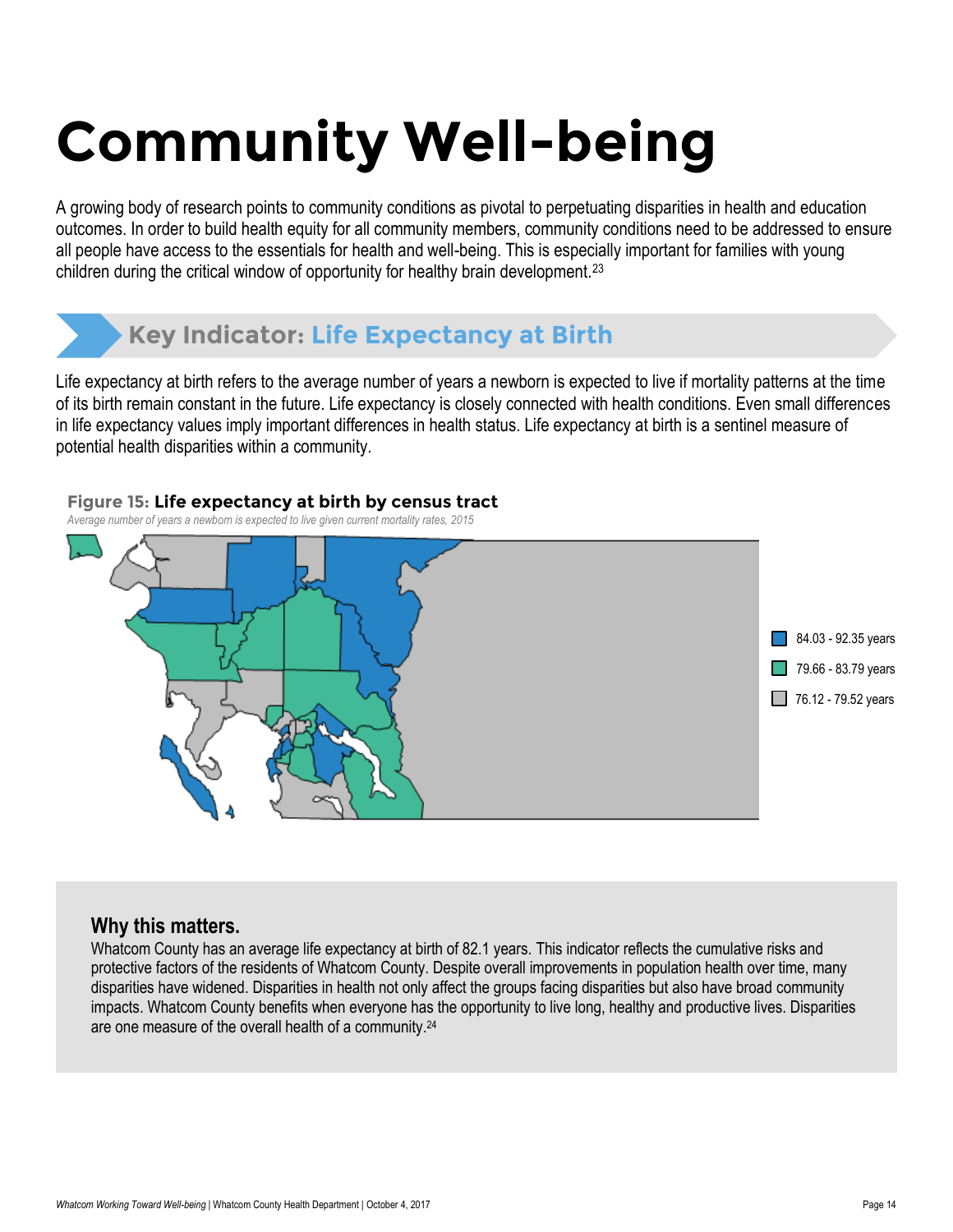### **Key Indicator: Housing Cost Burden**

Housing affects all aspects of development. It is the primary environment in which most young children spend their time. Housing's impacts on health result from three interrelated issues: the physical conditions within homes; conditions in the neighborhoods surrounding homes; and housing affordability. The shortage of affordable housing limits families' choices about where they live and often results in lower-income families living in substandard housing in neighborhoods with higher poverty and fewer resources. Housing insecurity is associated with poor health, lower weight and developmental risk among young children. 25

### **Why this matters.**

High housing costs and high prices for basic necessities place a significant burden on lower-income households and contribute to increased stress in a family environment. Families who pay more than 30% of their income for housing are considered cost burdened and may have difficulty affording necessities such as food, clothing, transportation, and medical care.

#### **Figure 16: More than 50% of renters in Whatcom County are burdened by housing costs.**

*Percent of owner- and renter-occupied households spending more than 30% of income on housing, 2015*



### **Key Indicator: Health Insurance Coverage**

Access to high quality, family-centered health and social services is important for promoting and maintaining health and achieving health equity. Access involves entry into the service system, availability of needed services in the community and establishing a relationship with trusted service providers.

### **Why this matters.**

Health insurance coverage is essential to access the health care system for both children and adults. The health of the primary caregiver affects children's health and well-being by contributing to a stressful family environment. Evidence suggests that insuring caregivers means that children are more likely to keep their health insurance and receive needed preventive care.<sup>26</sup>

#### **Figure 17: Adults in Whatcom County are far less likely to have insurance coverage than children.**

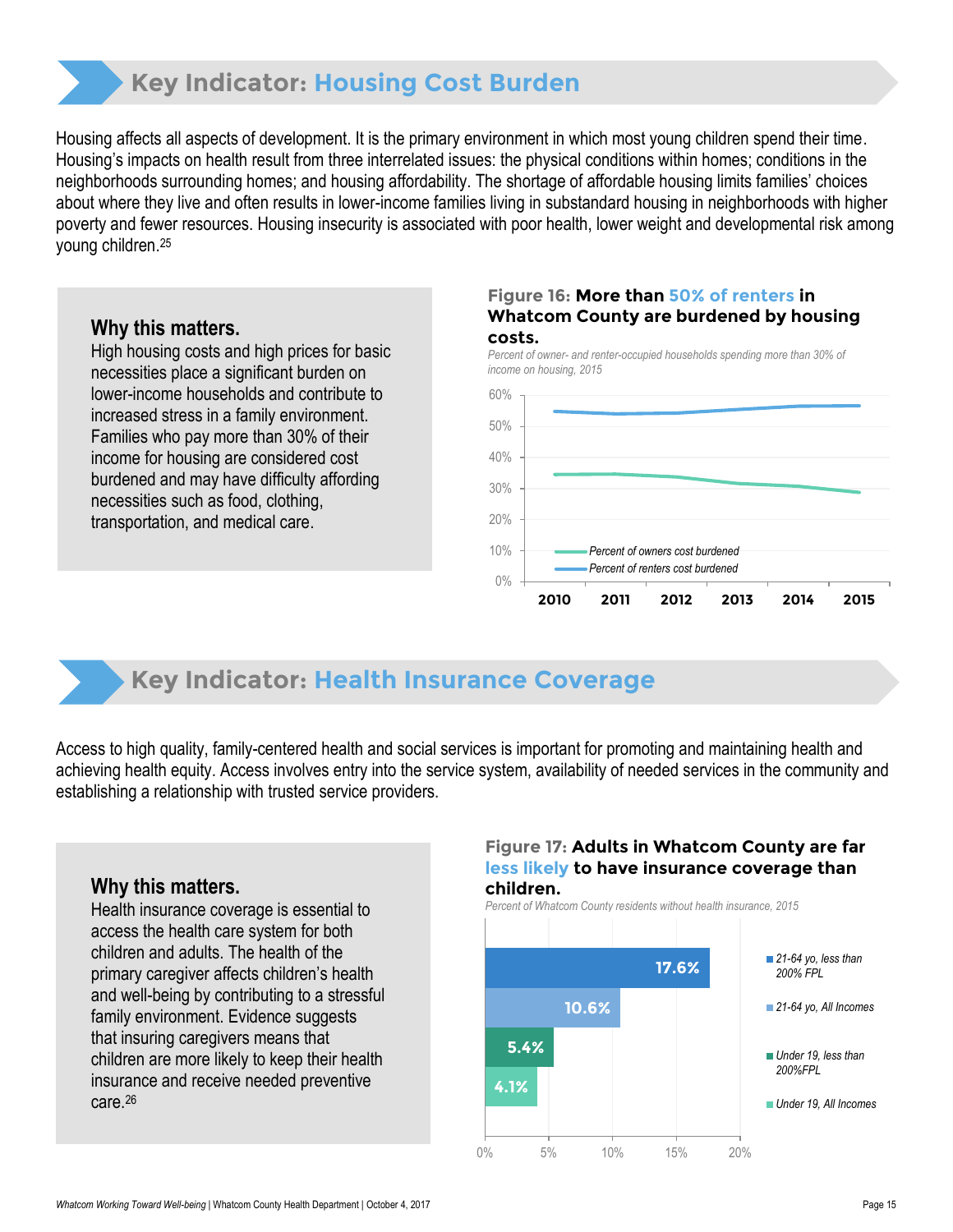

Whether formal or informal supports, families of young children need access to high quality programming that builds up and reinforces parental capabilities, provides enriching learning opportunities and, when needed, provides surrogate safe, stable and nurturing relationships for young children. Investment in high quality child care and early learning opportunities has been demonstrated to be a cost-effective way to improve child outcomes and reduce disparities.<sup>27</sup>

### **Why this matters.**

Having reliable, high quality child care is critical to provide the experiences and nurturing necessary for optimal child development, and to provide the working parents the peace of mind that their child is well cared for while they work. Due to low availability of licensed child care, Whatcom County is considered a child care desert. The majority of licensed child care available is within Bellingham city limits, leaving much of the rest of the county the choice between informal arrangements or coming to Bellingham. Informal child care arrangements can be fruitful for some families but often lack the security and assurance of quality found in licensed programs.



**Figure 18: Availability of licensed child care is largely concentrated in Bellingham.**

*Licensed child care by capacity range, 2017*  $\overline{(\overline{9})}$ **Total Licensed Capacity**  $0$  0 to 12.5 2.12.5 to 30 30 to 45  $0$  45 to 60  $\odot$  60 to 85 85 to 100 100 to 127 127 to 127  $\sqrt{9}$ Portage Island Lummi Island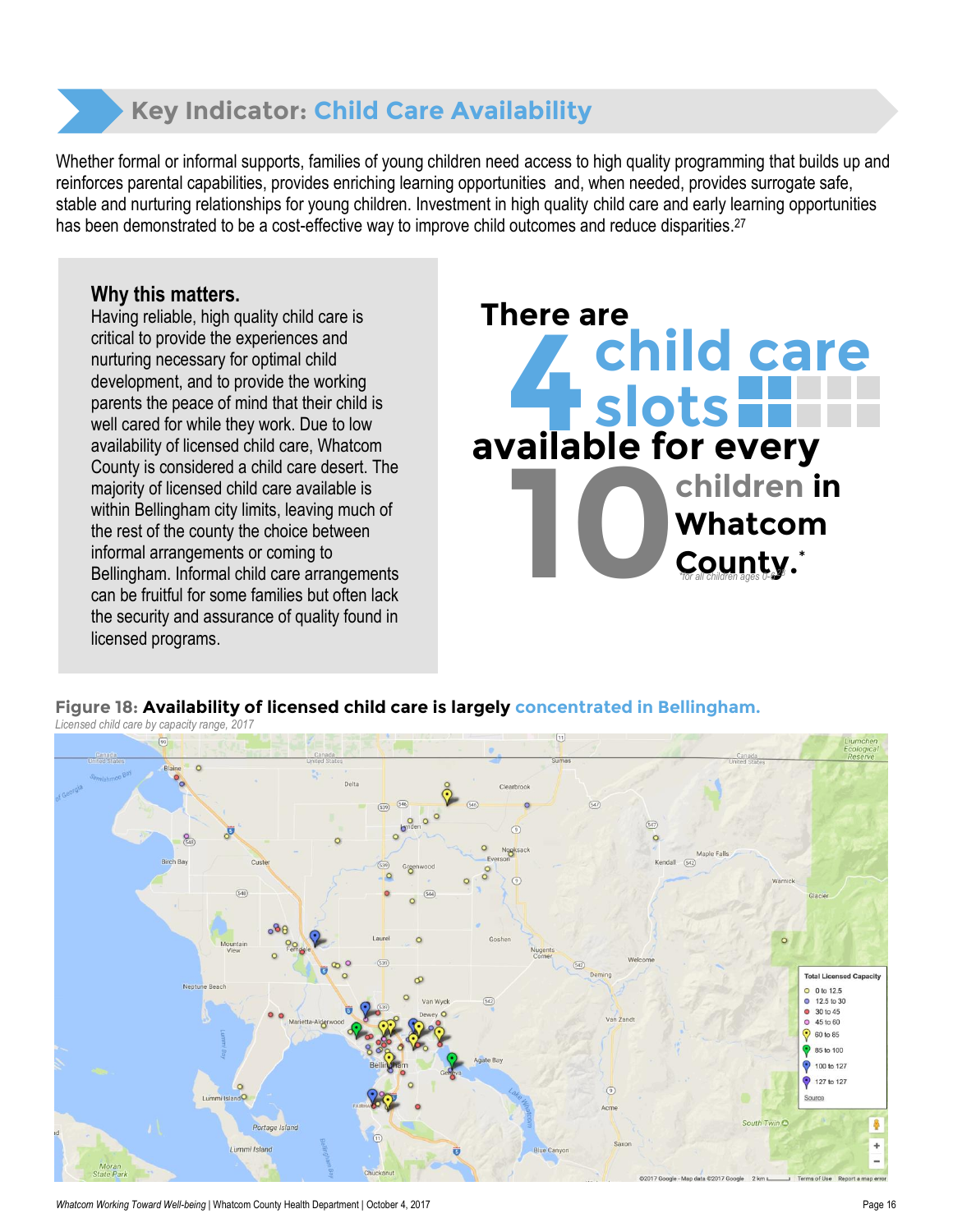### **Data Sources and References**

[1]: Kids Count Data Center (2016). *State of Washington's Kids 2016*. Retrieved from<http://kidscountwa.org/state-of-washingtons-kids-2016/> [2]: PeaceHealth St. Joseph Medical Center, Whatcom County Health Department (2013). Whatcom County Community Health Improvement Plan Update. Retrieved from<http://www.co.whatcom.wa.us/DocumentCenter/Home/View/1498>

[3] U.S. Department of Health and Human Services, Healthy People 2020 (2017). *Disparities*. Retrieved from <https://www.healthypeople.gov/2020/about/foundation-health-measures/Disparities>

[4]: U.S. Department of Health and Human Services, Health Resources and Services Administration, Maternal and Child Health Bureau (November 2010). *Rethinking MCH: The Life Course Model as an Organizing Framework*. Retrieved from

<https://www.hrsa.gov/sites/default/files/ourstories/mchb75th/images/rethinkingmch.pdf>

[5]: Center on the Developing Child, Harvard University (2007). *The Science of Early Childhood Development (InBrief)*. Retrieved from <https://developingchild.harvard.edu/resources/inbrief-science-of-ecd/>

[6]: Center on the Developing Child, Harvard University (2007). *The Impact of Early Adversity on Children's Development (InBrief)*. Retrieved from <https://developingchild.harvard.edu/resources/inbrief-the-impact-of-early-adversity-on-childrens-development/>

[7]: Centers for Disease Control and Prevention (2016). *About Adverse Childhood Experiences*. Retrieved from

[https://www.cdc.gov/violenceprevention/acestudy/about\\_ace.html](https://www.cdc.gov/violenceprevention/acestudy/about_ace.html)

[8]: Center for the Study of Social Policy (2014). *The Strengthening Families Approach and Protective Factors Framework: Branching Out and Reaching Deeper*. Retrieved from [https://www.cssp.org/reform/strengtheningfamilies/2014/The-Strengthening-Families-Approach-and-Protective-](https://www.cssp.org/reform/strengtheningfamilies/2014/The-Strengthening-Families-Approach-and-Protective-Factors-Framework_Branching-Out-and-Reaching-Deeper.pdf)[Factors-Framework\\_Branching-Out-and-Reaching-Deeper.pdf](https://www.cssp.org/reform/strengtheningfamilies/2014/The-Strengthening-Families-Approach-and-Protective-Factors-Framework_Branching-Out-and-Reaching-Deeper.pdf)

[9]: Center for the Study of Social Policy (Unknown date). *Working Toward Well-being: Community Approaches to Toxic Stress.* Retrieved from <https://www.cssp.org/reform/early-childhood/early-childhood-linc/working-toward-well-being-community-approaches-to-toxic-stress-web.pdf>

[10]: RWJF Commission to Build a Healthier America (2014) Time to Act: Investing in the Health of our Children and Communities. Retrieved from <https://www.rwjf.org/en/library/research/2014/01/recommendations-from-the-rwjf-commission-to-build-a-healthier-am.html>

**Figure 1**: Washington State Heath Care Authority. Reproductive Health. (2006-2015) *Characteristics of Women Who Gave Birth by County* [data file]. Retrieved from<https://www.hca.wa.gov/assets/billers-and-providers/characteristics-women-whatcom.pdf>

**Figure 2**: U.S. Census Bureau. (2011-2015). *American Community Survey 5-Year Estimates Table S0901: Children Characteristics* [data file]. Available from [https://www.census.gov/acs/www/data/data-tables-and-tools/subject-tables/.](https://www.census.gov/acs/www/data/data-tables-and-tools/subject-tables/)

[11]: U.S. Department of Health and Human Services, Healthy People 2020 (2017). *Disparities User Guide*. Retrieved from <https://www.healthypeople.gov/2020/disparities-user-guide>

[12]: Washington State Department of Health (no date). *Data and Tools for Project Planning*. Retrieved from <https://www.doh.wa.gov/CommunityandEnvironment/HealthEquity/DataandTools>

[13]: State of Washington Office of Superintendent of Public Instruction (2016). *Dropout and Graduation Reports*. Retrieved from <http://www.k12.wa.us/DataAdmin/Dropout-Grad.aspx>

**Figure 3:** Washington State Department of Health, Center for Health Statistics, Community Health Assessment Tool (CHAT). (January 2017). Single Year Intercensal Estimates 2001-2016 from Washington State Office of Financial Management, Forecasting Division [data file]. Available from CHAT [http://www.doh.wa.gov/ForPublicHealthandHealthcareProviders/PublicHealthSystemResourcesandServices/CommunityHealthAssessmentandImpro](http://www.doh.wa.gov/ForPublicHealthandHealthcareProviders/PublicHealthSystemResourcesandServices/CommunityHealthAssessmentandImprovement/CHAT) [vement/CHAT](http://www.doh.wa.gov/ForPublicHealthandHealthcareProviders/PublicHealthSystemResourcesandServices/CommunityHealthAssessmentandImprovement/CHAT)

[14]: U.S. Department of Health and Human Services, National Institutes of Health (no date). *What is Prenatal Care and Why is it Important?*  Retrieved from<https://www.nichd.nih.gov/health/topics/pregnancy/conditioninfo/Pages/prenatal-care.aspx#prenatal>

**Figure 4:** Washington Tracking Network Washington Department of Health. Data obtained from the Community Health Assessment Tool (CHAT). (29 March 2016) *Prenatal Care* [data file]. Available fro[m https://fortress.wa.gov/doh/wtn/WTNPortal/](https://fortress.wa.gov/doh/wtn/WTNPortal/)

**Figure 5:** Washington State Heath Care Authority. Reproductive Health. (2006-2015) *Characteristics of Women Who Gave Birth by County* [data file]. Retrieved from<https://www.hca.wa.gov/assets/billers-and-providers/characteristics-women-whatcom.pdf>

[15]: March of Dimes (2014). *Low Birthweight*. Retrieved from<http://www.marchofdimes.org/complications/low-birthweight.aspx>

**Figure 6:** Washington State Department of Health: Center for Health Statistics. (June 2017). *Birth Certificate Data 1990-2016* [data file]. Available from Community Health Assessment Tool (CHAT)

[http://www.doh.wa.gov/ForPublicHealthandHealthcareProviders/PublicHealthSystemResourcesandServices/CommunityHealthAssessmentandImpro](http://www.doh.wa.gov/ForPublicHealthandHealthcareProviders/PublicHealthSystemResourcesandServices/CommunityHealthAssessmentandImprovement/CHAT) [vement/CHAT.](http://www.doh.wa.gov/ForPublicHealthandHealthcareProviders/PublicHealthSystemResourcesandServices/CommunityHealthAssessmentandImprovement/CHAT)

[16,17]: Center on the Developing Child, Harvard University (2007). *The Science of Early Childhood Development (InBrief)*. Retrieved from <https://developingchild.harvard.edu/resources/inbrief-science-of-ecd/>

**Figure 7:** Office of Superintendent of Public Instruction. (2017). *Washington Kindergarten Inventory of Developing Skills* [data file]. Available from [http://reportcard.ospi.k12.wa.us/WaKidsDetailPage.aspx?domain=WaKIDS&year=2016-17&wakidsyr=2013-](http://reportcard.ospi.k12.wa.us/WaKidsDetailPage.aspx?domain=WaKIDS&year=2016-17&wakidsyr=2013-14&schoolId=1&waslCategory=1&numberOrChart=1&yrs=2016-17&chartType=1)

[14&schoolId=1&waslCategory=1&numberOrChart=1&yrs=2016-17&chartType=1](http://reportcard.ospi.k12.wa.us/WaKidsDetailPage.aspx?domain=WaKIDS&year=2016-17&wakidsyr=2013-14&schoolId=1&waslCategory=1&numberOrChart=1&yrs=2016-17&chartType=1)

[18]:Centers for Disease Control and Prevention (2017). *About Teen Pregnancy*. Retrieved from

<https://www.cdc.gov/teenpregnancy/about/index.htm>

**Figure 8:** Washington State Department of Social & Health Services (July 2017*). Risk and Protection Profile for Substance Abuse Prevention in Whatcom County* [data file] Retrieved from<https://www.dshs.wa.gov/data/research/4.47-whatcom.xlsx>

[19]: Center on the Developing Child, Harvard University (2013). *The Science of Neglect (InBrief*). Retrieved from <https://developingchild.harvard.edu/resources/inbrief-the-science-of-neglect/>

**Figure 9,10**: Washington State Department of Social & Health Services (July 2017). *Risk and Protection Profile for Substance Abuse Prevention in Whatcom County* [data file] Retrieved from<https://www.dshs.wa.gov/data/research/4.47-whatcom.xlsx>

[20]: Hurt, Hallam & Betancourt, Laura M. (2016) *Effect of Socioeconomic Status Disparity on Child Language and Neural Outcome: How Early is Early?* Nature. Retrieved fro[m http://www.nature.com/pr/journal/v79/n1-2/abs/pr2015202a.html?foxtrotcallback=true](http://www.nature.com/pr/journal/v79/n1-2/abs/pr2015202a.html?foxtrotcallback=true)